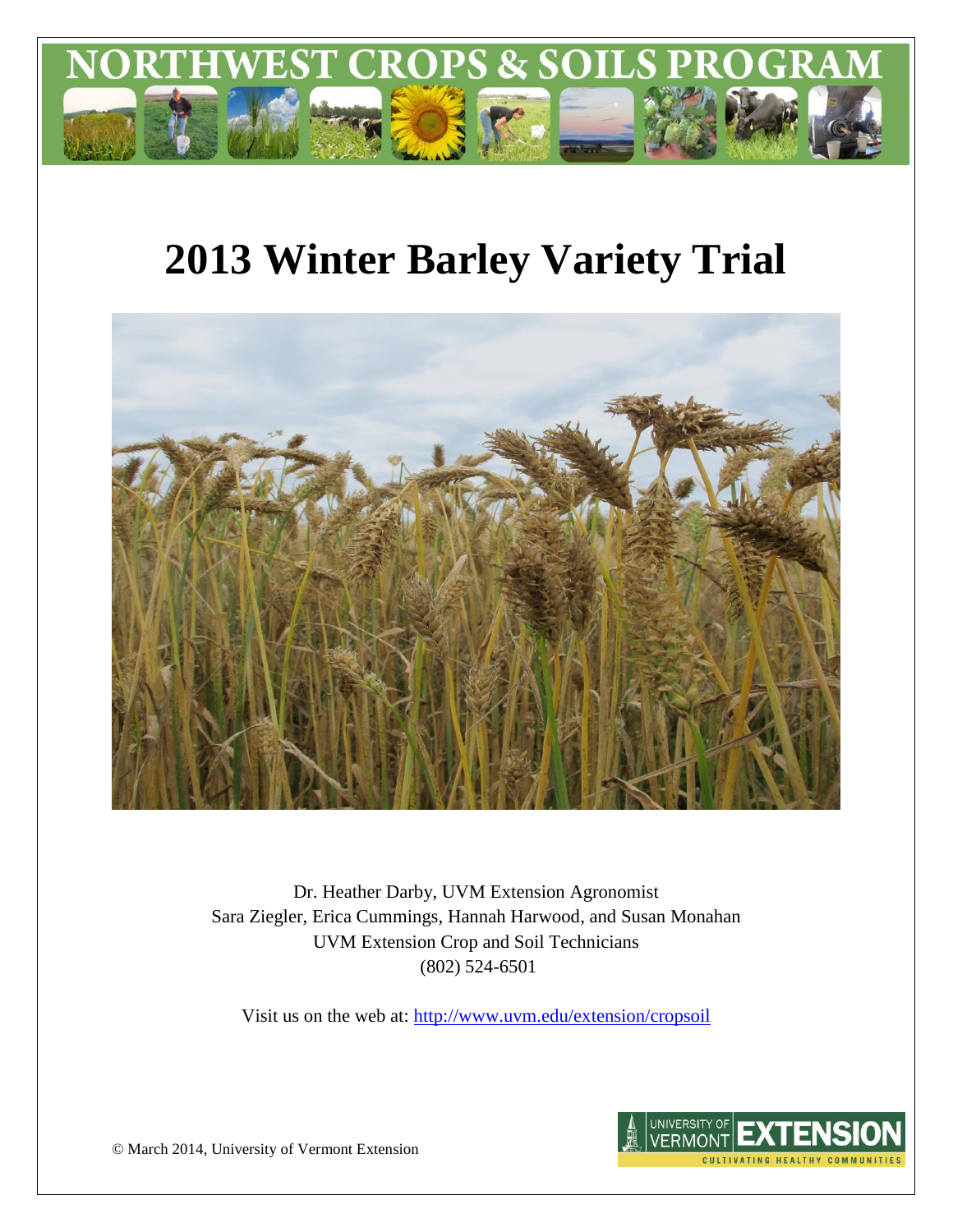#### **2013 WINTER BARLEY VARIETY TRIAL Dr. Heather Darby, University of Vermont Extension heather.darby[at]uvm.edu**

With the revival of the small grains industry in the Northeast and the strength of the localvore movement, craft breweries and distilleries have expressed an interest in sourcing local barley for malting. Malting barley must meet specific quality characteristics such as low protein content and high germination. Many farmers are also interested in barley as a concentrated, high-energy feed source for livestock. Depending on the variety, barley can be planted in either the spring or fall, and both two- and six-row barley can be used for malting. In 2012-2013, UVM Extension conducted a winter barley trial to evaluate the yield and quality of publicly available malting and feed barley varieties.

## **MATERIALS AND METHODS**

A winter barley variety trial was initiated at Borderview Research Farm in Alburgh, VT. Winter barley was planted on 24-Sep 2012. Thirty winter varieties (Table 1) were planted in a randomized complete block design with three replicates. The varieties McGregor and Thoroughbred are considered feed-grade barley. The seedbed was prepared by conventional tillage methods. Plots were 3' x 10' and were seeded into a Benson rocky silt loam at 134 lbs ac<sup>-1</sup> with a Kincaid cone seeder. Rows were spaced at 6". All plots were managed with practices similar to those used by producers in the surrounding areas (Table 2). Winter survival was evaluated on 19-Apr 2013 by visually estimating the percentage of each plot that was still established in the spring. Stand density was also evaluated on 29-Apr by counting the number of plants present in two 33 cm segments in two different rows per plot. Plant leaf disease incidence and the percent of plant infected was evaluated on 20-Jun. Leaf disease was based on a visual rating with a 0-10 scale, where 0 indicates no infection, and 10 indicates severe infection. The percent of plant infection indicates the severity of the grain leaf diseases on the whole plant, and was determined visually where 10% indicates minimal disease coverage and 100% means the entire plant was infected All varieties were harvested with an Almaco SPC50 small plot combine on 17-Jul.

| <b>Winter barley variety</b><br><b>Type</b> |          | <b>Seed source</b>                         |  |  |
|---------------------------------------------|----------|--------------------------------------------|--|--|
| AC 05/004/12                                | $2$ -row | Ackermann Saatzucht GmbH & Co.             |  |  |
| AC 06/054/1                                 | $2$ -row | Ackermann Saatzucht GmbH & Co.             |  |  |
| AC 07/022/2                                 | $2$ -row | Ackermann Saatzucht GmbH & Co.             |  |  |
| Alba                                        | 6-row    | <b>Oregon State University</b>             |  |  |
| Archer                                      | $2$ -row | LimaGrain                                  |  |  |
| Ariane                                      | $2$ -row | <b>KWS</b> Lochow                          |  |  |
| California                                  | $2$ -row | LimaGrain                                  |  |  |
| Charles<br>$2$ -row                         |          | University of Minnesota                    |  |  |
| Dan<br>$6$ -row                             |          | Virginia Agricultural Experimental Station |  |  |
| Joy                                         | $2$ -row | <b>KWS</b> Lochow                          |  |  |
| Liga                                        | $2$ -row | <b>KWS</b> Lochow                          |  |  |

**Table 1. Winter barley varieties trialed at Borderview Research Farm in Alburgh, VT.**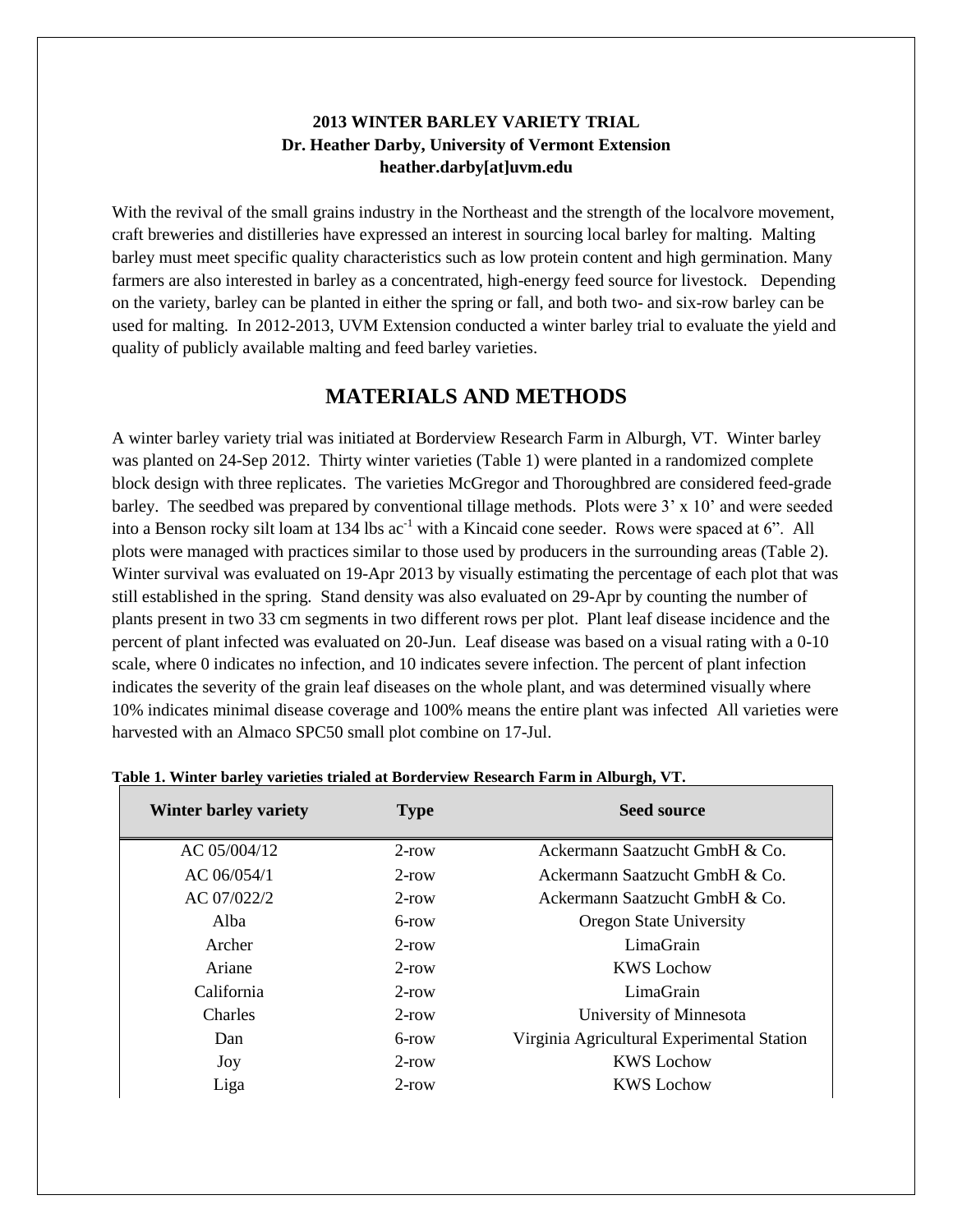| Maja              | 6-row    | <b>Oregon State University</b>             |
|-------------------|----------|--------------------------------------------|
| Mathias           | 6-row    | <b>Oregon State University</b>             |
| McGregor          | 6-row    | University of Minnesota                    |
| <b>NO71DH12</b>   | 6-row    | <b>Oregon State University</b>             |
| <b>OR101</b>      | 6-row    | <b>Oregon State University</b>             |
| Saturn            | 6-row    | LimaGrain                                  |
| Scala             | $2$ -row | <b>KWS Lochow</b>                          |
| <b>Streaker</b>   | 6-row    | <b>Oregon State University</b>             |
| Strider           | 6-row    | University of Minnesota                    |
| Thoroughbred      | 6-row    | Virginia Tech                              |
| <b>VA06H25</b>    | 6-row    | Virginia Agricultural Experimental Station |
| VA09B-29          | 6-row    | Virginia Tech                              |
| VA09B-34          | 6-row    | Virginia Tech                              |
| VA10B-43          | 6-row    | Virginia Tech                              |
| Violetta          | $2$ -row | LimaGrain                                  |
| 02Ab431           | $2$ -row | <b>USDA</b> Aberdeen                       |
| 02Ab671           | $2$ -row | <b>USDA</b> Aberdeen                       |
| 2Ab08-X05W061-208 | $2$ -row | <b>USDA</b> Aberdeen                       |
| 6Ab08-X03W012-5   | $2$ -row | <b>USDA</b> Aberdeen                       |

When the barley was in the soft dough stage, spikes in a 1.08 ft<sup>2</sup> area were counted, and a visual estimate of weed density was recorded on a 1 to 5 scale – 1 representing few weeds and 5 indicating heavy weed pressure. Heights were also recorded for each plot at the soft dough stage.

|                          | radic 2. Whiter barrey agronomic enaracteristics and trial information. |
|--------------------------|-------------------------------------------------------------------------|
| <b>Trial Information</b> | <b>Borderview Research Farm</b><br>Alburgh, VT                          |
| Soil type                | Benson rocky silt loam                                                  |
| Previous crop            | Small grains                                                            |
| Tillage operations       | Fall plow, disc, and spike tooth harrow                                 |
| Plot area (ft)           | $3 \times 10$                                                           |
| Row spacing (in)         | 6                                                                       |
| Seeding rate             | 134 lbs $ac^{-1}$                                                       |
| Replicates               | 3                                                                       |
| Planting date            | 24-Sep 2012                                                             |
| Harvest date             | 17-Jul 2013                                                             |

| Table 2. Winter barley agronomic characteristics and trial information. |  |  |  |  |  |  |  |  |
|-------------------------------------------------------------------------|--|--|--|--|--|--|--|--|
|-------------------------------------------------------------------------|--|--|--|--|--|--|--|--|

Following the harvest of winter barley, seed was cleaned with a small Clipper cleaner. A one-pound subsample was collected to determine quality. Quality measurements included standard testing parameters used by commercial malt houses. Harvest moisture was determined for each plot using a DICKEY-john M20P moisture meter. Test weight was measured using a Berckes Test Weight Scale, which weighs a known volume of grain. Subsamples were ground into flour using the Perten LM3100 Laboratory Mill, and were evaluated for crude protein content using the Perten Inframatic 8600 Flour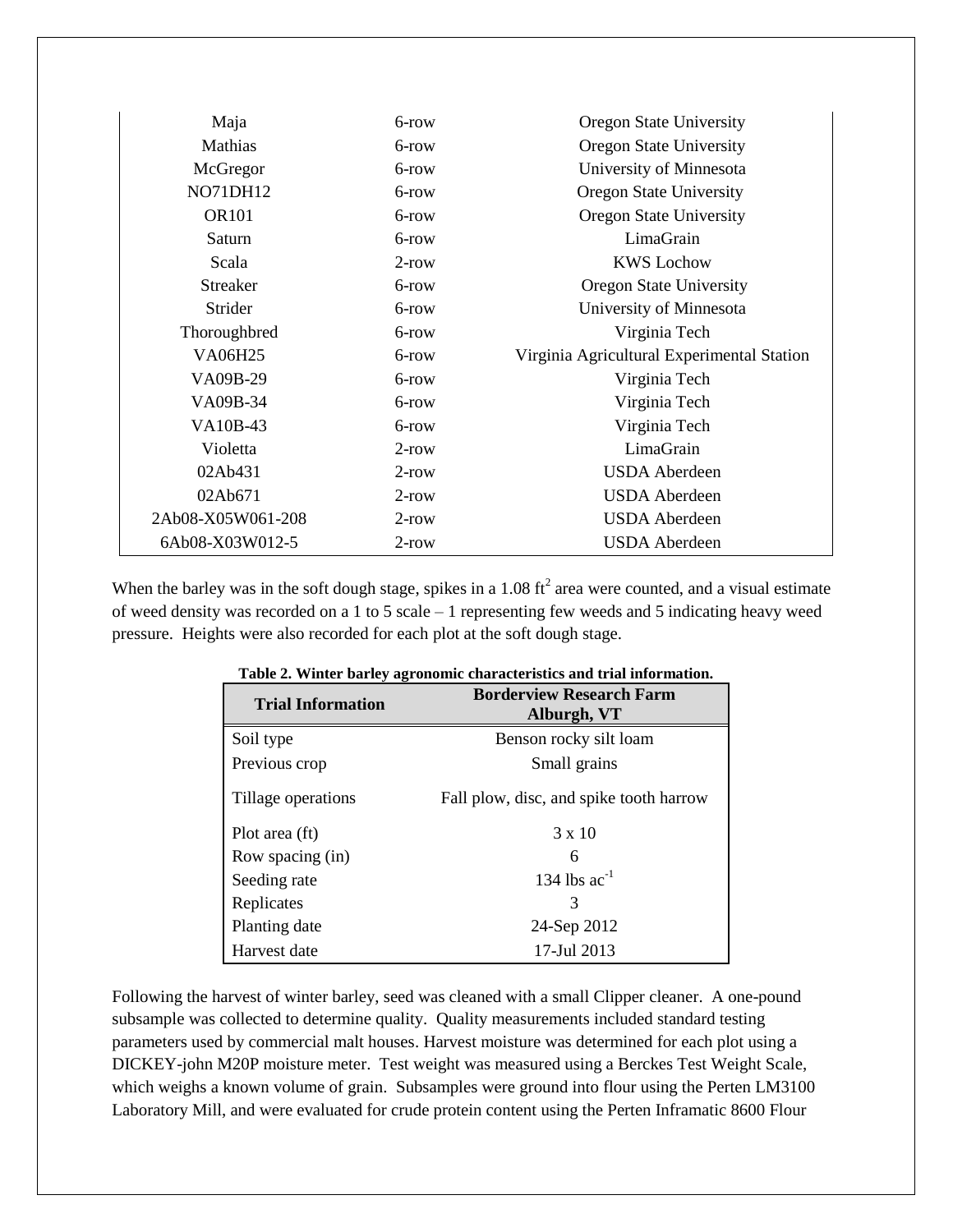Analyzer. In addition, falling number for all barley varieties was determined using the AACC Method 56-81B, AACC Intl., 2000 on a Perten FN 1500 Falling Number Machine. Samples were also analyzed for Deoxynivalenol (DON) using the Veratox DON 2/3 Quantitative test from the NEOGEN Corp. This test has a detection range of 0.5 to 5 ppm. Each variety was evaluated for seed germination by incubating 100 seeds in 4.0 mL of water for 72 hours and counting the number of seeds that did not germinate.

Data was analyzed using mixed model analysis procedure of SAS (SAS Institute, 1999). Replications were treated as random effects, and treatments were treated as fixed. Mean comparisons were made using the Least Significant Difference (LSD) procedure when the F-test was considered significant ( $p<0.10$ ). When this was not possible due to inconsistent sample size across varieties, multiple pairwise comparisons were run with the Tukey-Kramer adjustment.

Variations in yield and quality can occur because of variations in genetics, soil, weather, and other growing conditions. Statistical analysis makes it possible to determine whether a difference among hybrids is real or whether it might have occurred due to other variations in the field. Least Significant Differences (LSDs) at the 0.10 level of significance are shown. At the bottom of each table a LSD value is presented for each variable (i.e. yield). Where the difference between two treatments within a column is equal to or greater than the LSD value at the bottom of the column, you can be sure that for 9 out of 10 times, there is a real difference between the two treatments. Treatments that were not significantly lower in performance than the highest hybrid in a particular column are indicated with an asterisk. In the example below, hybrid C is significantly different from hybrid A but not from hybrid B. The difference between C and B is equal to 1.5, which is less than the LSD value of 2.0. This means that these hybrids did not differ in yield. The difference between C and A is equal to 3.0 which is greater than the LSD value of 2.0. This means that the yields of these hybrids were significantly different from one another. The asterisk indicates that hybrid B was not significantly lower than the top yielding hybrid C, indicated in bold.

| <b>Hybrid</b> | Yield  |
|---------------|--------|
| A             | 6.0    |
| R             | $7.5*$ |
| C             | $9.0*$ |
| LSD           | 2.0    |

#### **RESULTS**

June 2013 brought above average rainfall to Vermont, saturating many fields at crucial developmental periods during the season. These conditions lead to poor performance, disease and fungal proliferation, and excessive mycotoxin production. Weather data (Table 3) is based on National Weather Service data from cooperative observer stations in South Hero, and Burlington, VT, which are in close proximity to Borderview Farm. Historical averages are for 30 years of data (1971-2000).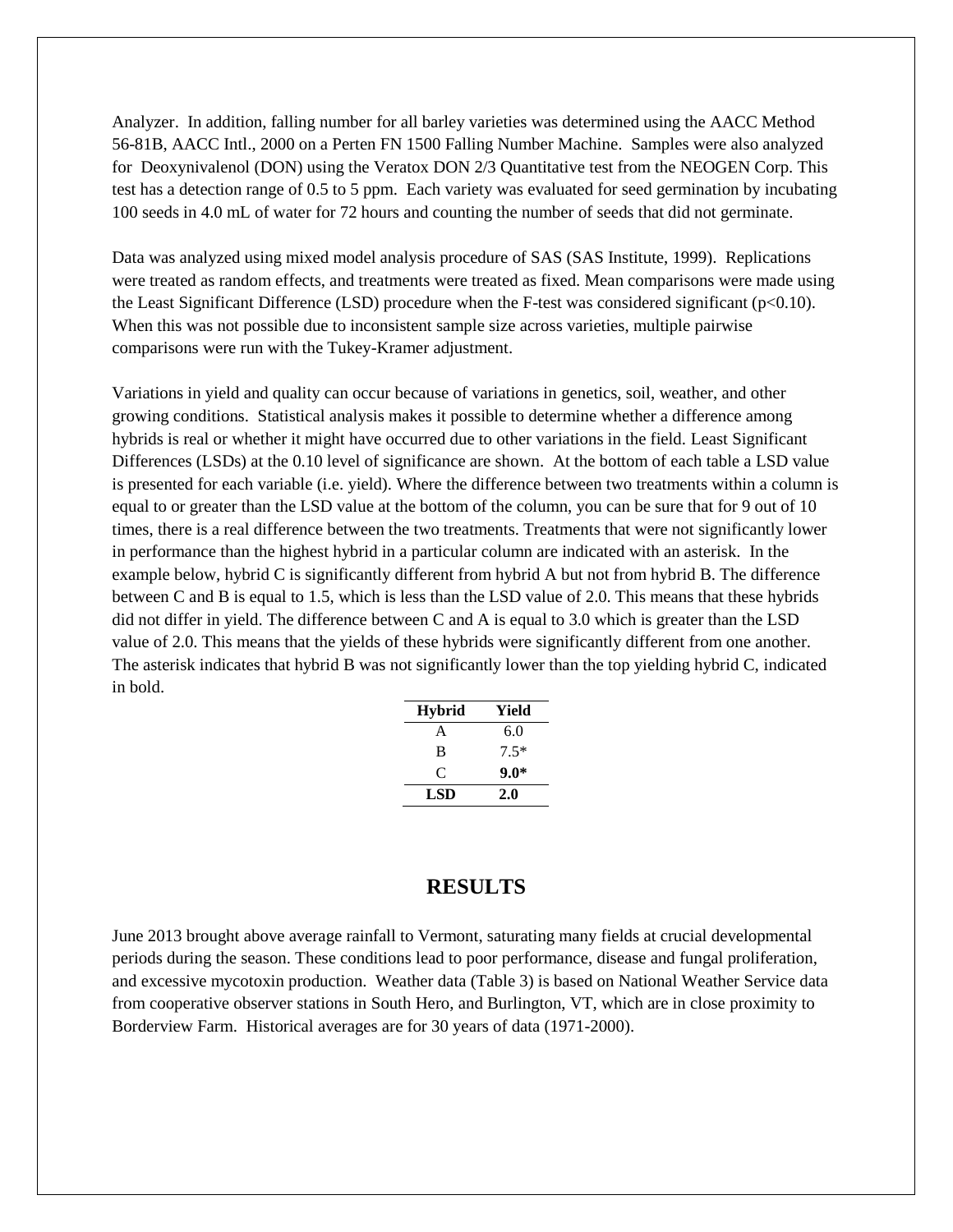|                                                     | Sep  | Oct  | <b>Nov</b> | Dec  | 87<br>Jan | Feb     | Mar     | Apr     | May  | Jun     | Jul     |
|-----------------------------------------------------|------|------|------------|------|-----------|---------|---------|---------|------|---------|---------|
|                                                     | 2012 | 2012 | 2012*      | 2012 | 2013      | 2013    | 2013    | 2013    | 2013 | 2013    | 2013    |
| Average<br>temperature $(^{\circ}F)$                | 60.8 | 52.4 | 36.7       | 28.7 | 20.6      | 21.9    | 32.1    | 43.6    | 59.1 | 64.0    | 71.7    |
| Departure from<br>normal $(^{\circ}F)$              | 0.2  | 4.2  | $-1.5$     | 2.8  | 1.8       | 0.4     | 1.0     | $-1.2$  | 2.7  | $-1.8$  | 1.1     |
|                                                     |      |      |            |      |           |         |         |         |      |         |         |
| Precipitation<br>(inches)                           | 5.36 | 4.13 | 0.68       | 3.49 | 0.6       | 1.08    | 1.04    | 2.12    | 4.79 | $9.23*$ | 1.89    |
| Departure from<br>normal                            | 1.72 | 0.53 | $-2.44$    | 1.12 | $-1.45$   | $-0.68$ | $-1.17$ | $-0.7$  | 1.34 | 5.54    | $-2.26$ |
|                                                     |      |      |            |      |           |         |         |         |      |         |         |
| <b>Growing Degree</b><br>Days (base $32^{\circ}F$ ) | 896  | 652  | 144        | 535  | 47.3      | 21.5    | 88.5    | 348     | 848  | 967     | 1234    |
| Departure from<br>normal                            | 38   | 150  | $-40.4$    | 535  | 47.3      | 21.4    | 88.5    | $-35.6$ | 91.4 | $-47$   | 36.8    |

**Table 3. Weather data for winter barley variety trial in Alburgh, VT.**

\*Based on National Weather Service data from cooperative stations in South Hero, VT

Average winter barley survival was 53.9% (Table 4). Some varieties had as low as 8% average survival. The variety with the highest survival was 2Ab08-X05W061-208 with 94.3% and the lowest was Scala and VA09B-29 both with 8%. In addition to poor winter survival, lodging was also prevalent in the trial plots. The variety that experienced the most lodging was 2Ab08-X05W061-208 with 78.3%. Leaf diseases also affected most varieties. The most diseased variety was 2Ab08-X05W061-208 with 95% of the plants showing symptoms ; these two factors most likely influenced this variety's low yields. The variety least affected by disease was VA09B-34 with only 5% of the plants showing symptoms, however, this was not statistically different than twenty-one other varieties. Several foliar diseases were observed during barley development; Powdery Mildew (*Erysiphe graminis f. sp. Tritici*), Ascochyta Leaf Spot (*Didymella exitialis*), Leaf Rust (*Puccinia recondite*), and Stripe Rust (*Puccinia striiformi*). This was the first confirmed record of Stripe Rust on grains in Vermont. Foliar diseases reduce photosynthetic leaf area, use nutrients, and increase respiration and transpiration within colonized host tissues. A diseased plant typically exhibits reduced vigor, growth and seed fill.

| <b>Variety</b> | Winter<br><b>Survival</b> | April<br>population    | Height  | Lodging       | <b>Disease</b><br><b>Severity</b> |
|----------------|---------------------------|------------------------|---------|---------------|-----------------------------------|
|                | $\frac{0}{0}$             | Plants ac <sup>1</sup> | in      | $\frac{0}{0}$ | $\frac{0}{0}$                     |
| AC 05/004/12   | 51.7                      | 9438                   | $83.6*$ | $0.0*$        | $7.0*$                            |
| AC 06/054/1    | 83.3                      | 10164                  | $82.9*$ | $0.0*$        | $23.3*$                           |
| AC 07/022/2    | 11.0                      | 2420                   | 75.3    | $0.0*$        | $10.0*$                           |
| Alba           | 73.3                      | 18150*                 | 74.0    | $16.7*$       | 36.7                              |
| Archer         | 79.3                      | 12342                  | 74.4    | $0.0*$        | $23.3*$                           |

| Table 4. Agronomic characteristics for winter barley variety trial in Alburgh, VT. |  |  |  |
|------------------------------------------------------------------------------------|--|--|--|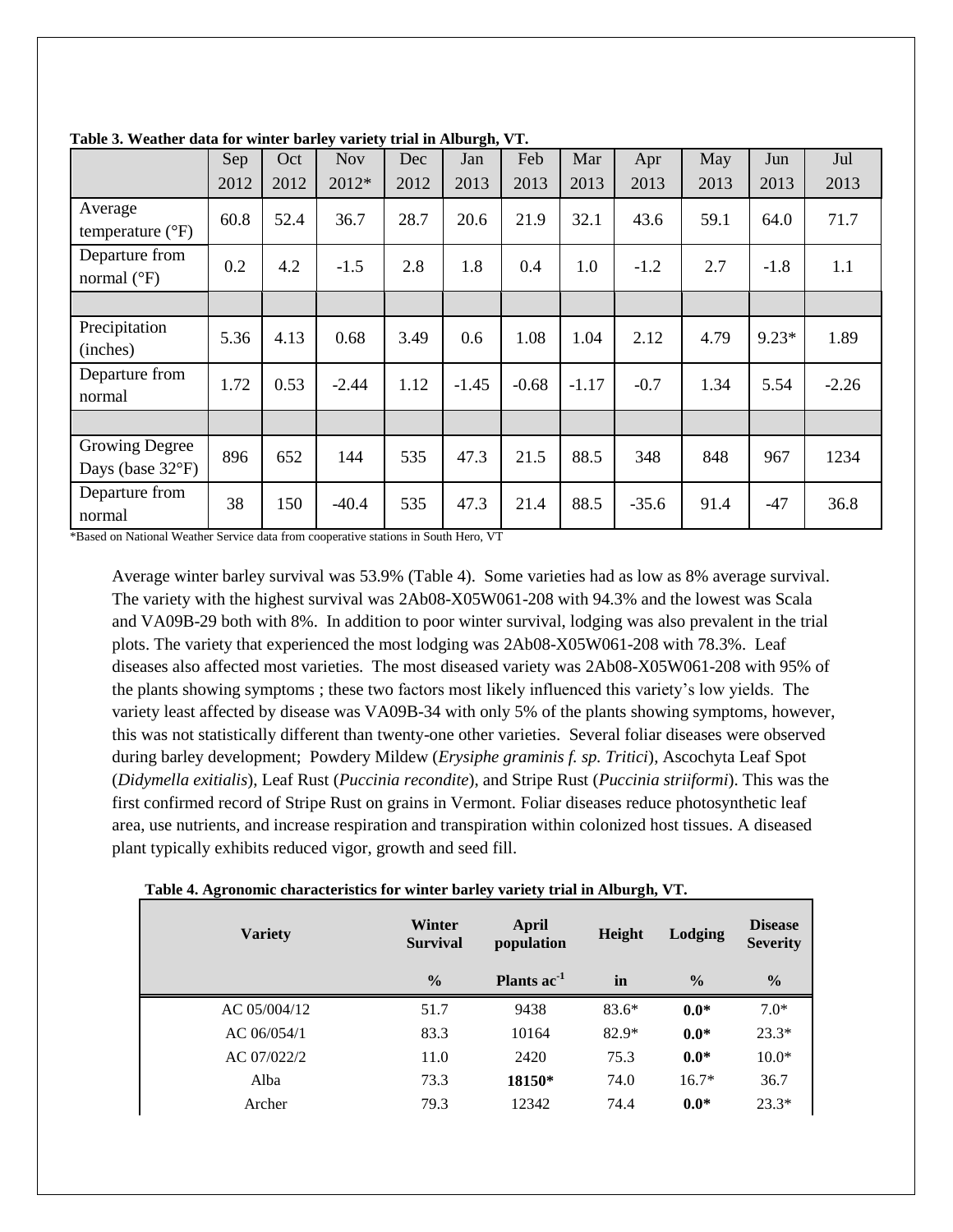| Ariane            | 80.0     | 13068  | 75.4    | $0.0*$  | $20.0*$ |
|-------------------|----------|--------|---------|---------|---------|
| California        | 64.3     | 7260   | 72.6    | $0.0*$  | $20.0*$ |
| Charles           | 63.3     | 10648  | 56.6    | 81.7    | 93.3    |
| Dan               | 81.7     | 14036* | 70.6    | $0.0*$  | $16.7*$ |
| Joy               | 70.0     | 15004* | 74.3    | $0.0*$  | $10.0*$ |
| Liga              | 56.7     | 10890  | 79.8*   | $0.0*$  | $16.7*$ |
| Maja              | 73.3     | 9922   | 72.0    | 45.0    | 65.0    |
| Mathias           | 34.0     | 5082   | 73.1    | $6.7*$  | 33.3    |
| McGregor          | 66.0     | 15004* | 71.9    | $0.0*$  | 23.3*   |
| NO71DH12          | 88.3     | 14278* | $84.3*$ | 50.0    | 53.3    |
| OR101             | 75.0     | 10406  | 84.4*   | $8.3*$  | 53.3    |
| Saturn            | 73.3     | 10890  | 64.9    | $15.0*$ | 35.0    |
| Scala             | 8.0      | 6292   | 64.8    | $0.0*$  | $16.7*$ |
| Streaker          | 46.7     | 11616  | 72.4    | $13.3*$ | 23.3*   |
| Strider           | 46.7     | 4840   | 70.4    | $0.0*$  | $13.3*$ |
| Thoroughbred      | 8.3      | 7744   | 58.4    | $0.0*$  | $10.0*$ |
| VA06H25           | 83.3     | 17182* | 75.1    | $3.3*$  | $20.0*$ |
| VA09B-29          | 8.0      | 3630   | 51.3    | $0.0*$  | $10.0*$ |
| VA09B-34          | 31.0     | 4114   | 69.7    | $0.0*$  | $5.0*$  |
| VA10B-43          | 36.3     | 6534   | 59.6    | $3.3*$  | $10.0*$ |
| Violetta          | 75.0     | 10648  | 75.2    | $5.0*$  | $10.0*$ |
| 02Ab431           | 10.7     | 5808   | 75.0    | 26.7    | 36.7    |
| 02Ab671           | 33.3     | 11858  | 85.5*   | 25.0    | 53.3    |
| 2Ab08-X05W061-208 | 94.3     | 10648  | 60.7    | 78.3    | 95.0    |
| 6Ab08-X03W012-5   | 10.7     | 4598   | 76.3    | $0.0*$  | 50.0    |
|                   |          |        |         |         |         |
| LSD(0.1)          | $\rm NA$ | 4758.7 | 7.6     | 21.1    | 22.6    |
| <b>Trial Mean</b> | 53.9     | 9849   | 72.1    | 13.1    | 29.8    |

\*Barley that did not perform significantly lower than the top performing treatment (in **bold**) in a particular column is indicated with an asterisk.

NA - was not statistically tested.

The variety VA09B-34 was the highest yielding producing on average with 6276 lbs per acre, nearly three times the trial mean. However, this variety did not perform differently statistically than any other varieties except for Streaker, 02Ab431, and 2Ab08-X05W061-208 (Table 5). Moisture content did not differ statistically across varieties. AC 05/004/12 had the highest protein content of 13.5% although only statistically differing from Alba, Archer, Charles, Joy, Maja, OR101, and VA 09B-29 (Figure 1). Archer had the highest falling number of 335 seconds although only statistically different from Charles, sStrider, VA09B-29, and 2Ab08-X05W061-208. All winter barley varieties had DON levels above the USDA acceptable limit of 1ppm. The variety with the lowest levels was Saturn with 4.8 ppm, almost 5 times the limit for safe human consumption. However, statistically Saturn only performed differently than AC 05/004/12, Strider, and VA10B-43.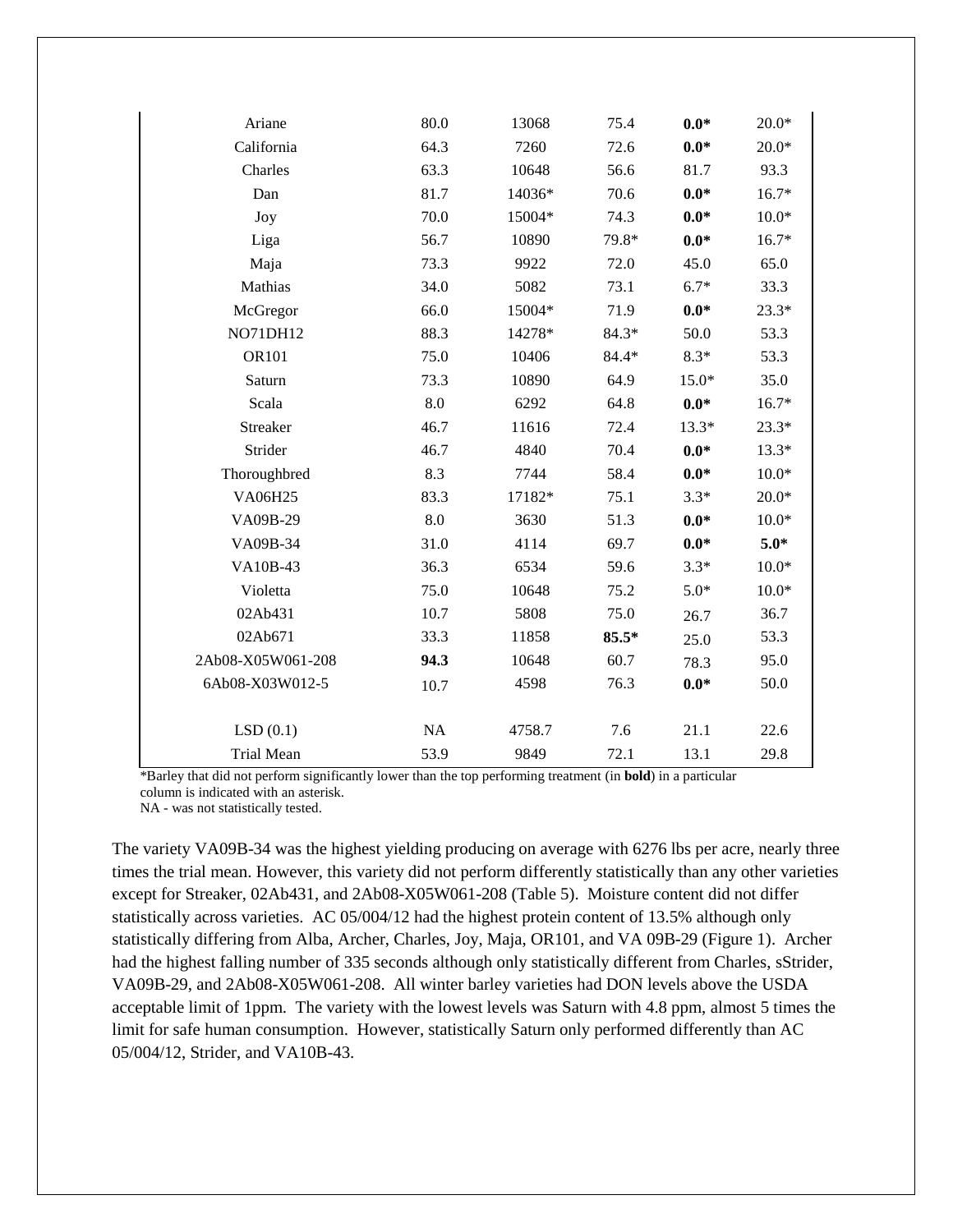| <b>Variety</b>        | <b>Harvest</b><br>moisture<br>$\frac{0}{0}$ | <b>Kernel</b><br>Weight<br>grams/1000<br>kernels | <b>Yield at</b><br>13.5%<br>moisture<br>lbs ac-1 | <b>Crude</b><br>protein @<br>12%<br>moisture % | <b>Falling</b><br><b>Number</b><br>(Seconds) | <b>DON</b><br>ppm | <b>Germination</b><br>$\frac{0}{0}$ |
|-----------------------|---------------------------------------------|--------------------------------------------------|--------------------------------------------------|------------------------------------------------|----------------------------------------------|-------------------|-------------------------------------|
| AC 05/004/12          | 13.48                                       | 54.8ab                                           | 1823ab                                           | 13.4a                                          | 294ab                                        | 22.9d             | 71.0                                |
| AC 06/054/1           | 12.80                                       | 49.6abcde                                        | 3310ab                                           | 11.5abc                                        | 290ab                                        | 15.8abcd          | 80.0                                |
| AC 07/022/2           | 16.05                                       | 46.5abcdef                                       | 2031ab                                           | 12.9abc                                        | 267abc                                       | 10.3abcd          | 92.5                                |
| Alba                  | 11.68                                       | 41.3abcdef                                       | 2229ab                                           | 11.1bc                                         | 317ab                                        | 9.3ab             | 89.0                                |
| Archer                | 12.86                                       | 53.2abc                                          | 3392ab                                           | 10.9bc                                         | 335a                                         | 12.1abcd          | 85.5                                |
| Ariane                | 12.30                                       | 51.8abcd                                         | 3518ab                                           | 11.7abc                                        | 312ab                                        | 11.9abcd          | 85.5                                |
| California            | 13.38                                       | 54.4a                                            | 3249ab                                           | 11.7abc                                        | 264abc                                       | 12.3abcd          | 81.5                                |
| Charles               | 11.36                                       | 39.4abcdef                                       | 1294ab                                           | 10.5c                                          | 128d                                         | 6.4a              | 81.5                                |
| Dan                   | 13.31                                       | 35.4bcdef                                        | 1828ab                                           | 12.3abc                                        | 299ab                                        | 7.2ab             | 95.0                                |
| Joy                   | 12.84                                       | 43.6abcdef                                       | 4128ab                                           | 10.8bc                                         | 307ab                                        | 7.5ab             | 87.0                                |
| Liga                  | 13.23                                       | 47.7abcdef                                       | 3615ab                                           | 11.3abc                                        | 292ab                                        | 12.7abcd          | 90.5                                |
| Maja                  | 12.26                                       | 42.2abcdef                                       | 1253b                                            | 11.1bc                                         | 269abc                                       | 10.4abcd          | 94.5                                |
| Mathias               | 12.53                                       | 40.4abcdef                                       | 1634ab                                           | 12.5abc                                        | 259abc                                       | 15.6abcd          | 80.0                                |
| McGregor              | 11.82                                       | 29.6f                                            | 4070ab                                           | 11.5abc                                        | 293ab                                        | 10.5abcd          | 85.0                                |
| NO71DH12              | 12.06                                       | 41.6abcdef                                       | 2129ab                                           | 12.1abc                                        | 277abc                                       | 10.9abcd          | 61.0                                |
| <b>OR101</b>          | 11.97                                       | 44.8abcdef                                       | 1146ab                                           | 10.8bc                                         | 265abc                                       | 14.8abcd          | 89.0                                |
| Saturn                | 12.29                                       | 37.8abcdef                                       | 2672ab                                           | 12.1abc                                        | 320ab                                        | 4.8a              | 92.0                                |
| Scala                 | 11.84                                       | 36.2abcdef                                       | 2681ab                                           | 12.7abc                                        | 268abc                                       | 9.7bab            | 75.5                                |
| Streaker              | 12.32                                       | 38.5abcdef                                       | 1151b                                            | 12.1abc                                        | 291ab                                        | 16.5abcd          | 70.5                                |
| Strider               | 12.52                                       | 50.9abcd                                         | 1944ab                                           | 11.8abc                                        | 232bc                                        | 21.6cd            | 76.0                                |
| Thoroughbred          | 12.06                                       | 34.7cdef                                         | 1006b                                            | 11.9abc                                        | 260abc                                       | 14.2abcd          | 88.5                                |
| <b>VA06H25</b>        | 11.54                                       | 30.5ef                                           | 2910ab                                           | 11.8abc                                        | 262abc                                       | 8.7ab             | 75.0                                |
| VA09B-29              | 11.32                                       | 36.1cdef                                         | 1097ab                                           | 12.6ab                                         | 215bcd                                       | 16.5abcd          | 78.5                                |
| VA09B-34              | 10.40                                       | 38.1abcdef                                       | 6276a                                            | 13.0abc                                        | 300ab                                        | 8.3abc            | 87.5                                |
| VA10B-43              | 11.98                                       | 39.9abcdef                                       | 1370ab                                           | 12.0abc                                        | 263abc                                       | 19.8bcd           | 71.5                                |
| Violetta              | 12.14                                       | 42.3abcdef                                       | 3255ab                                           | 12.3abc                                        | 302ab                                        | 12.1abcd          | 93.5                                |
| 02Ab431               | 13.98                                       | 38.6abcdef                                       | 570b                                             | 11.8abc                                        | 275abc                                       | 13.2abcd          | 81.5                                |
| 02Ab671               | 13.79                                       | 46.2abcdef                                       | 1828ab                                           | 11.3abc                                        | 247abc                                       | 16.2abcd          | 85.5                                |
| 2Ab08-X05W061-<br>208 | 12.53                                       | 33.4def                                          | 1106b                                            | 11.5abc                                        | 187cd                                        | 8.5ab             | 90.0                                |
| 6Ab08-X03W012-5       |                                             |                                                  |                                                  |                                                |                                              |                   | Ξ.                                  |
| Probability Level     | $_{\rm NS}$                                 | **                                               | $\ast$                                           | $\ast$                                         | **                                           | $\ast$            | NA                                  |
| Trial Mean            | 12.5                                        | 41.8                                             | 2314                                             | 11.8                                           | 273                                          | 12.5              | 83.6                                |

**Table 5. Yield and quality data for winter barley variety trial in Alburgh, VT.**

Within a column, means followed by the same letter are not significantly different  $(P < 0.1)$ .

\*, \*\*, coefficients significant at the 0.01 and 0.0001 probability levels, respectively.

NS - no significant coefficients  $(P < 0.1)$ .

NA - was not statistically tested.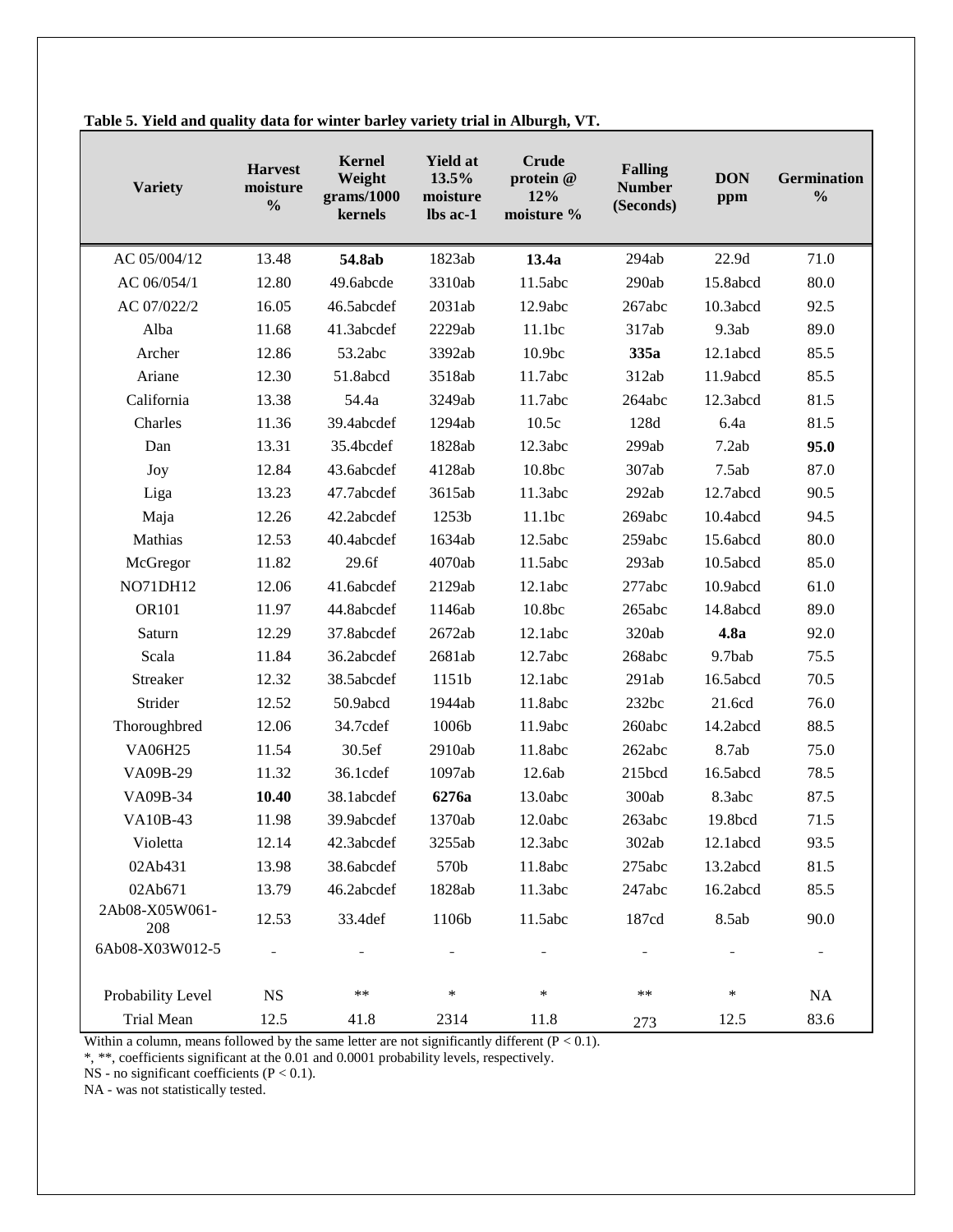

**Figure 1. Yield and crude protein for winter barley varieties trialed in Alburgh, VT.**

## **DISCUSSION**

Low winter survival, disease, and poor weather conditions attributed to low yields in the winter barley. In addition, there was high leaf disease incidence and also some significant lodging in some varieties and a few plots were accidentally mowed due to communication error which impacted the performance of those plots and therefore influenced the reported performance of those varieties.

For malting purposes, high quality barley typically has low to moderate protein levels ranging from 9.0 – 11.0%. In general, six-row barley varieties usually have higher protein content ranging from 9.0-12.0%, compared to two-row barley varieties, which range from 9.0-11.0%. All winter barley varieties met the minimum malting standard for protein content, however eleven varieties were over 12%. Lower crude protein is more desirable from a malting/brewing perspective, as high protein levels can make beer hazy. Higher crude protein levels are also usually associated with lower starch content. Starch is the principal contributor to brewhouse extract, and higher levels of starch result in more beer produced from a given amount of malt, although some small-scale breweries are minimally concerned with brewhouse extract efficiency. Thousand kernel weight is a measure of kernel density and can be used as an indicator of malt quality. For two-row barley, thousand kernel weights are optimally between 40-50 grams per thousand kernels, whereas six-row barley is optimally between 35-40 grams per thousand kernels. Of the fifteen